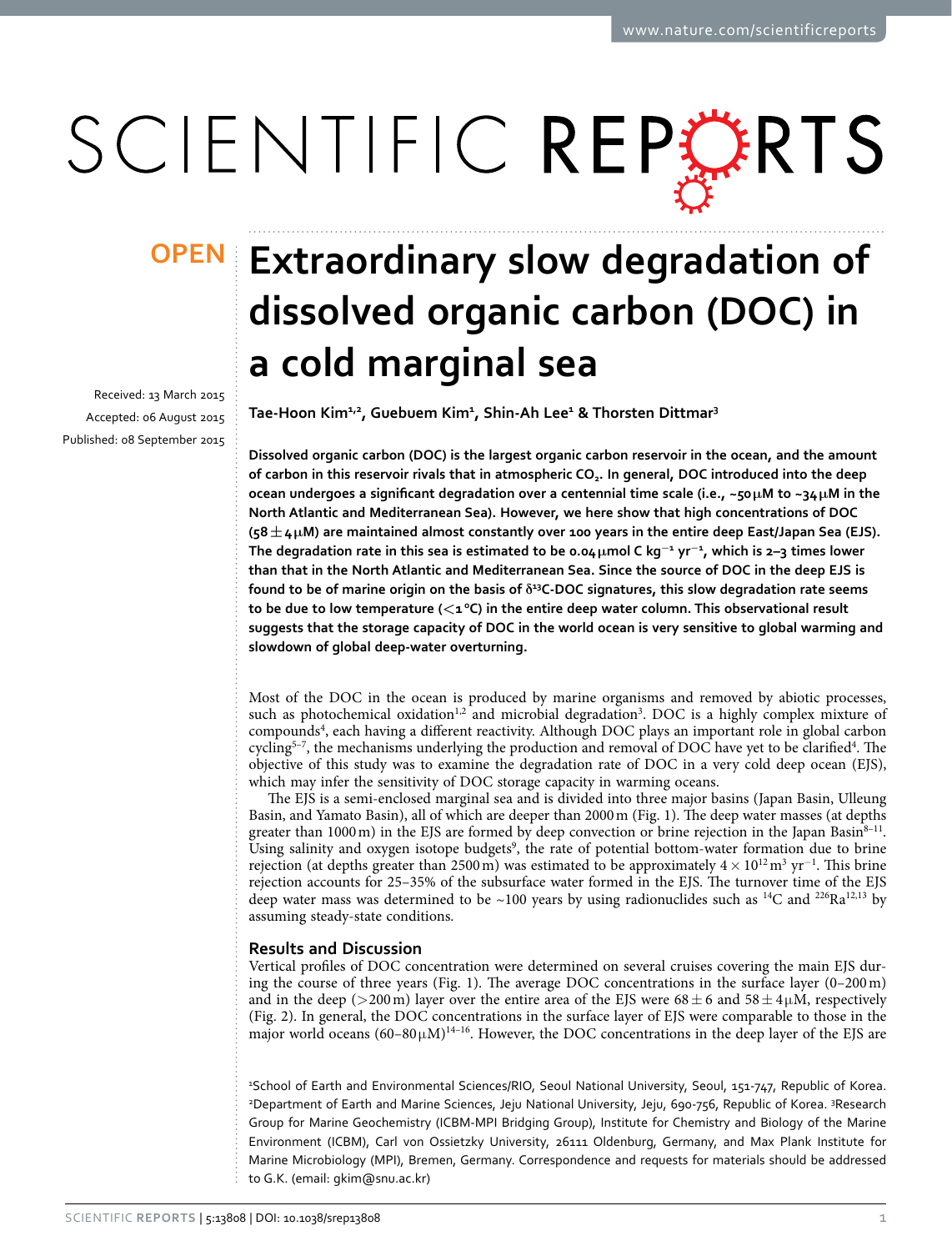

<span id="page-1-0"></span>**Figure 1. A map showing sampling stations for vertical dissolved organic carbon (DOC) profiles in the East/Japan Sea.** Seawater samples for DOC analysis were collected with a Niskin sampler from 30 stations in the southern area and from 15 stations in the northern area of the EJS. The hydrological and biogeochemical surveys were conducted during four periods: May 8 to 22, 2007, on board the R/V M.A. Gagarinsky of the Pacific Oceanological Institute (POI), Russia; May 28 to June 2, 2007, onboard the R/V Tam-Yang of the Pukyung National University (PKNU), Korea; August 4 to 14, 2008, onboard the R/V HaeYang 2000 of the National Oceanographic Research Institute (NORI), Korea; and July 9 to 18, 2009, on board the R/V M.A. Lavrentyev of the POI, Russia. Map was created using Adobe Illustrator.

significantly higher than those in the major oceans  $(34-43 \mu M)^{6,17,18}$  $(34-43 \mu M)^{6,17,18}$  $(34-43 \mu M)^{6,17,18}$  (Fig. 2) and slightly higher than or similar to those in the Arctic Ocean (54 $\pm 3 \mu$ M, up to ~4000 m)<sup>19</sup> and the Nordic seas (50 $\mu$ M, up to  $\sim$ 3500 m)<sup>20</sup>, where deep water formation occurs. In the Greenland Sea, one of the Nordic seas, the concentrations of DOC decrease from the surface (60 $\mu$ M) to the deep layer (53 $\mu$ M, <1500 m depth) and reach a constant DOC concentration (50 $\mu$ M) in the deeper layer (>1500 m depth)<sup>20</sup>. Therefore, the concentration of DOC in the deep bottom water of the EJS seems to be the highest reported so far in the world oceans.

In the Arctic and Nordic Seas, the elevated concentrations of DOC are related to downwelling of waters that are enriched in terrigenous DOC<sup>[19,](#page-4-13)20</sup>. However, there is no large river that directly drains into the EJS. In addition, export of DOC in the deep EJS to the Pacific Ocean can be ignored since the EJS is connected to the Pacific Ocean only through the sills which are shallower than 150m. The  $\delta^{13}$ C-DOC in the EJS ranged from −20.4 to −21.7% (avg.: −21.3± 0.4%), similar to that in the North Pacific (avg.:  $-21.2 \pm 0.2$ %) and in the North Atlantic (avg.:  $-21.0 \pm 0.3$ %) oceans<sup>21</sup> ([Fig. 2](#page-2-0)). The enriched  $\delta^{13}C$  values in these oceans are different from terrigenous C<sub>3</sub> plant material (−28 to −30%) indicating that the main fraction of the DOM is of marine origin ( $\delta^{13}C$  values of plankton organic matter = −18 to −20%). However, we cannot exclude the possibility that the Tsushima Current, which brings Yangtze River water into the EJS, may contribute some terrigenous DOC to the EJS. In addition, the DOC production from sinking particulate organic carbon (POC) could result in high DOC in the EJS. However, despite most of the sinking POC ( $>80\%$ ) being generally degraded between 200 and 1600 m<sup>22</sup>, the DOC profiles were uniform throughout the entire depths, down to 3500m, indicating that DOC production in the deep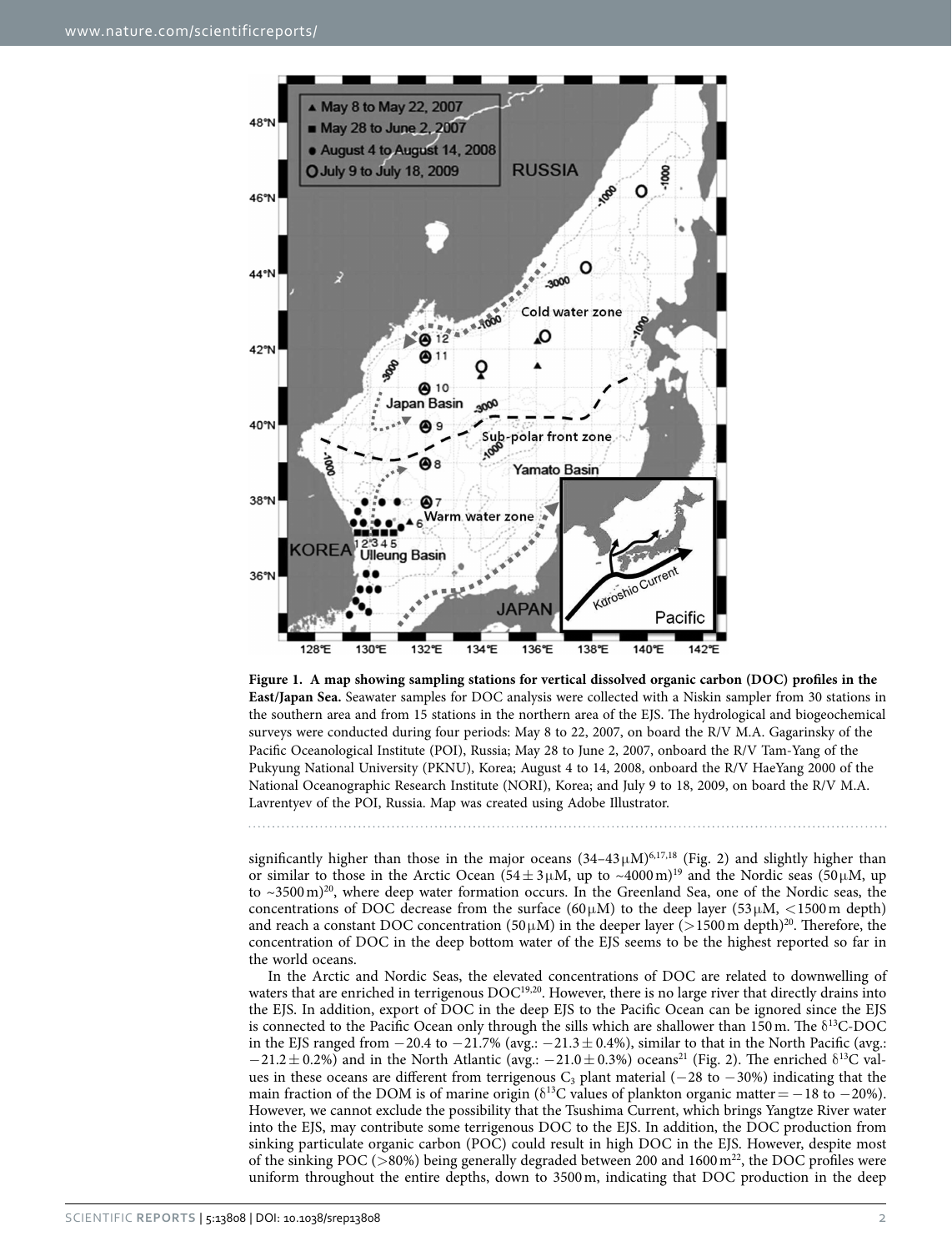

<span id="page-2-0"></span>

ocean is not significant over the time scale of deep water mixing. The total export production (including sinking particles) through 200 m in the EJS has been estimated to be 99 Tg yr<sup>-1</sup> (8.25 mol C m<sup>-2</sup> yr<sup>-1</sup>) by using <sup>3</sup>H-<sup>3</sup>He isotopes<sup>22</sup>, which in general is not unusually higher than in other oceans.

The concentrations of DOC in the deep layer of the EJS in May 2007 decreased slightly from the north (59  $\pm$  3  $\mu$ M) to the south (55  $\pm$  2  $\mu$ M) along the deep-sea current flows, which was associated with biological degradation reflected in apparent oxygen utilization (AOU) [\(Fig. 3\)](#page-3-0). Considering the fact that these DOC profiles include the entire East Sea through several cruises, including the southwestern EJS stations<sup>23</sup>, over the last 10 years, the DOC concentrations in the deep EJS were remarkably stable, and neither systematic nor significant differences were observed among the stations.

In order to determine the characteristics of DOC degradation in the EJS, it was necessary to compare DOC degradation rates for the same DOM quality and the same age following deep water formation. In this connection, the degradation rate of DOC in the deep EJS was compared with those of the Atlantic Ocean and the Mediterranean Sea, which have similar deep water formation modes (thermohaline circulation). Because the turnover times of the EJS and Mediterranean Sea are about 100 years, we used the DOC difference in the entire regions of these marginal seas. In the case of the Atlantic Ocean, we used the difference in DOC concentration between the Greenland Sea water and the water mass around 50 $\degree$ N, which was found to be approximately 100 years old based on  $^{14}C$  dating<sup>24</sup>.

The slopes of DOC concentrations over the time scale of 100 years were obtained from the highest (59, 50, and 48 $\mu$ M) to the lowest (55, 42, and 34 $\mu$ M) concentrations in the EJS, Atlantic Ocean<sup>25</sup>, and Mediterranean Sea<sup>26</sup>, respectively. A major fraction of the DOC mineralization was assumed to have occurred during downwelling. Then, the degradation rate of DOC was estimated to be 0.04, 0.08, and 0.14µmol C kg<sup>-1</sup> yr<sup>-1</sup> in the EJS, Atlantic Ocean, and, Mediterranean Sea respectively. The degradation rate in the EJS is much lower than those of the Mediterranean Sea and the Atlantic Ocean.

In order to determine the contribution of DOC oxidation to oxygen consumption in deep EJS, DOC is plotted against AOU. The plotting was performed after converting AOU to carbon equivalents [AOU-C<sub>eq</sub>  $(\mu M C) = AOU (\mu M O_2) \times 0.72]^{16}$ . A  $\Delta C/\Delta O$  ratio of 0.72 was derived from the Redfield stoichiometry  $(C:\text{O:N:P} = 106:42:16:1)^{27}$ . The slope (-0.13) of the linear regression of DOC concentration versus AOU-Ceq in the deep EJS indicates that oxidation of DOC is responsible for 13% of the oxygen utilization in the deep EJS. This value in the deep EJS is similar to that  $(14 \pm 3\%)$  in the North Atlantic Deep Water<sup>25</sup>, but much higher than that (approximately 32%) in the eastern Mediterranean Sea<sup>[28](#page-5-8)</sup>.

The reason behind the low degradation rates remains speculative at this point, but it is most likely associated with the difference in water temperature. The water temperature in the EJS is  $\lt 1$ °C ([Fig. 2](#page-2-0)), which is lower than that in the Atlantic Ocean (3°C, range from 2.2–3.5°C) and in the Mediterranean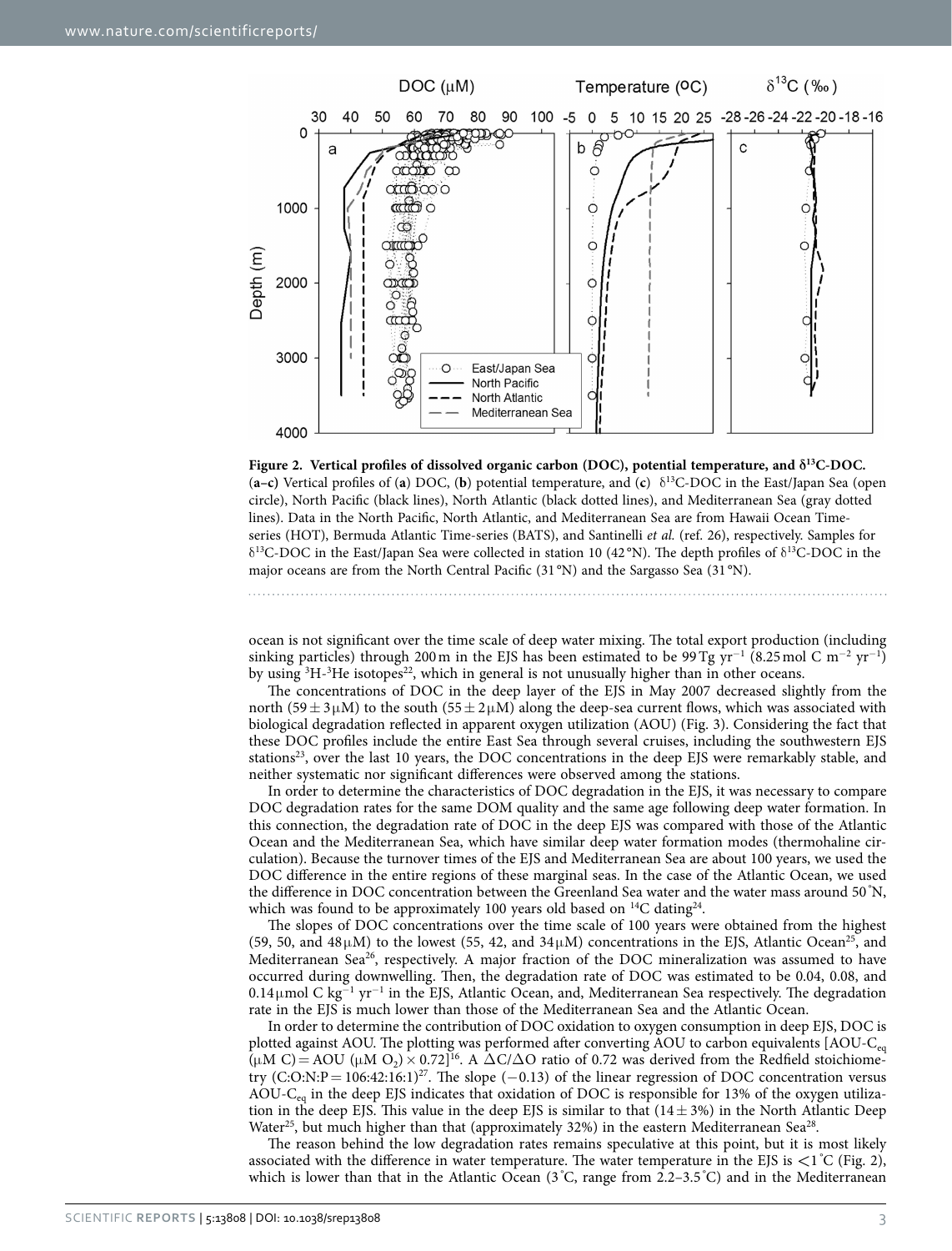

<span id="page-3-0"></span>**Figure 3. Transectional contours of dissolved organic carbon (DOC) and apparent oxygen utilization (AOU) in the East/Japan Sea.** Distributions of DOC and AOU in the East/Japan Sea during May 8 to 22, 2007 and May 28 to June 2, 2007. Red lines indicate distributions of DOC reported by Kim and Kim ([ref. 23\)](#page-5-3).

Sea (~13 °C, range from 12.8-13.7 °C). Carlson *et al.* (ref. 25) suggested that the degradation rates of DOC derived from single end-member and multiple linear regression models decrease exponentially as temperature decreases although temperature cannot be the sole control of DOC degradation. DOM quality other than temperature alone might control DOM degradation rates<sup>29-31</sup>.

The water temperature increased by  $0.1-0.5\degree$ C in the upper  $1000\,\text{m}$  and by  $0.01\degree$ C below 2000 m from the 1950s to 1996 in the EJS because of the recent slowdown in deep-water formation<sup>[32](#page-5-10)</sup>. Similarly, the rate of anthropogenic  $CO<sub>2</sub>$  accumulation in the deep layer of the EJS decreased considerably from 1992 to 2007 owing to the considerable weakening of the overturning circulation<sup>33</sup>. It is unknown whether this recent small change has resulted in DOC reduction in the deep EJS during the last few decades. However, our results from EJS in comparison with other seas suggest that global carbon cycles could be significantly affected by the warming and slow-down of water overturning in marginal seas.

#### **Methods**

The samples for DOC and  $\delta^{13}$ C-DOC were filtered onboard through a pre-combusted syringe glass-fiber filter (Whatman,  $0.7 \mu m$ , 25 mm) into pre-combusted glass ampoules (550 °C for 5h). The samples were then acidified to pH 2 with 6M HCl and stored at 4 °C for preservation until further analysis. All sampling procedures were performed in a clean bench (class 100). The DOC concentrations were measured using a TOC-V<sub>CPH</sub> analyzer (Shimadzu, Japan), as described elsewhere<sup>34</sup>. Briefly, the acidified seawater sample was bubbled with high-purity air gas (purity: 99.999) to completely purge inorganic carbon species in the injection system. Carrier gas was passed at a controlled flow rate of 150mL min<sup>−</sup><sup>1</sup> . Three to five replicates ( $100 \mu L$ ) for each sample were automatically injected into a combustion glass tube filled with a catalyst (Pt-coated Al) at 720°C in a furnace. The organic matter present in the sample was oxidized on the catalyst to  $CO<sub>2</sub>$ . The evolved  $CO<sub>2</sub>$  was measured by non-dispersive infrared detection (NDIR) by integrating peak area.

In order to determine DOC concentrations with high accuracy, it is necessary to reduce the system blank as low as possible. The blank run was continued until organic-free distilled water (DIW) was stable within the detection limit  $(<5\mu M)$  of our DOC method. Six-point calibration curves for acetanilide were used daily for DOC standardization. The reliability of the measurements was verified on a daily basis by comparing the measured values with a DOC-certified seawater sample (DSR: 44–46μM for DOC, University of Miami) and procedural blanks. Most of our DSR measurement results ( $n=34$ , 92%) were in good agreement with the DSR values (within 2%), although three measured values differed by 3–5% from the DSR values. These DSR measurements were performed for every 10 samples. The average standard deviation value for all DSR measurements was  $\pm 1.2\mu$ M, which is similar to the value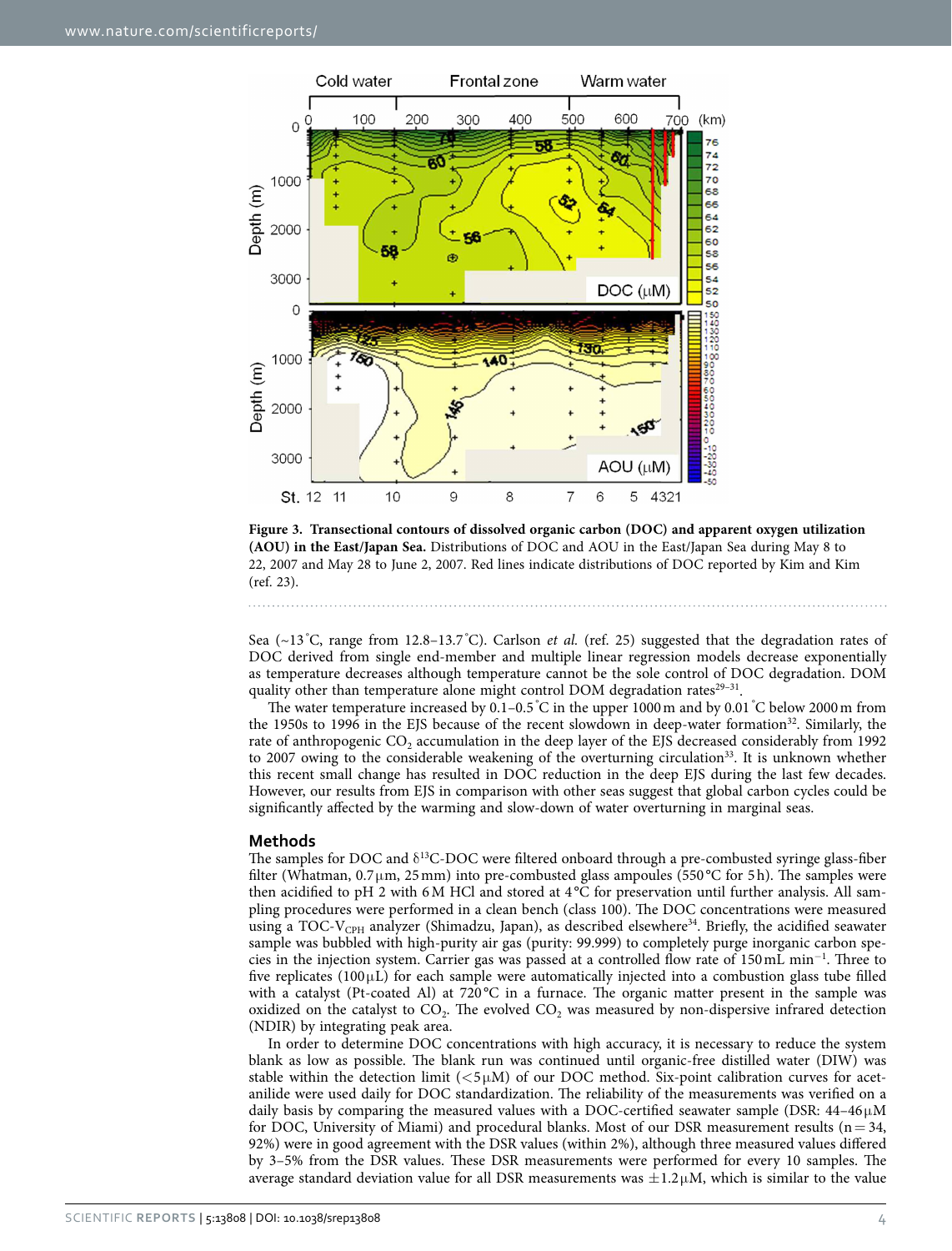$(\pm 1\,\mu\text{M})$  suggested by Carlson *et al.* ([ref. 25](#page-5-5)). An inter-laboratory comparison between the two laboratories involved (Kim and Dittmar) confirmed the accuracy of measurements to be within 5%.

The stable isotope compositions of dissolved organic carbon ( $\delta^{13}$ C-DOC) were measured by using TOC-IR-MS (Isoprime IR-MS coupled with vario TOC cube), which is commercially available (Isoprime, Elementar). This instrument uses the common high temperature catalytic combustion method, which is the same principle as our DOC method. Briefly, 10mL of filtered samples, following acidification to pH 2 with 6M HCL, is placed into an auto-sampler. The instrument is programmed to purge the sample for 20–30 min with  $O_2$  gas to completely remove dissolved inorganic carbon species. Then, 1.5 mL of the sample is injected into Pt-impregnated silica spheres in a quartz tube, where DOC is fully converted to  $\text{CO}_2$  at 750 °C. The  $\text{CO}_2$  gas flows through a halogen trap and a water trap. After detecting DOC concentrations using an NDIR detector,  $CO<sub>2</sub>$  gas enters the interface by  $O<sub>2</sub>$  carrier gas. In the interface, a series of valves are set so that the flow from the TOC and the flow toward the IR-MS system can be separated. The CO<sub>2</sub> gas, carried by  $O_2$  carrier gas, is trapped by CO<sub>2</sub> column in the interface. After switching the valves, the trapped gas is released to IR-MS by helium carrier gas. After passing through a reduction furnace to remove any interfering species, including residual oxygen, CO<sub>2</sub> gas is transferred to the IR-MS. The  $\delta^{13}$ C content of the CO<sub>2</sub> is measured using Isoprime IR-MS.

The ion source parameters were fine-tuned every day, and the variations of the reference gas were checked to maintain good stability (standard deviation:  $\leq 0.01\%$ ). The blank was determined by running low carbon water (University of Miami), containing a DOC level lower than 2μM before the analysis of each sample batch. Certified IAEA-CH6 sucrose (International Atomic Energy Agency, −10.45 ± 0.03%) dissolved in the low carbon water was used for standardization. For every 10 samples, one standard sample was measured to check the stability of measurements. The method used for blank determination and corrections followed the previous method<sup>35[,36](#page-5-14)</sup>. Our measurement result of  $\delta^{13}$ C-DOC for DSR was –21.5± 0.1%, which agree well with previous results reported by Lang *et al.* ([ref. 37](#page-5-15)) (−21.7%) and by Panetta *et al.* (ref. 35) (−21.4±0.3%). The samples were measured three times, and the values were reproducible within 0.3%.

At all the stations, dissolved oxygen (DO), potential temperature, and salinity were measured using a rosette system with a mounted CTD (SBE 911+). All DO data were from a CTD–DO sensor that was calibrated by the data from grab samples (measured on board using the Winkler titration method). AOU, determined from the same bottle as DOC concentration, was obtained by subtracting the measured DO concentration from the saturated DO concentration which is dependent on temperature and salinity. The temperature sensor used was a SBE–3/F thermometer (resolution 0.0003 ° C). The probes were calibrated at Sea-Bird Electronics, USA, prior to each cruise. Reported error margins were standard errors. Wherever appropriate, error propagation was applied.

#### **References**

- <span id="page-4-0"></span>1. Kieber, D. J., McDaniel, J. & Mopper, K. Photochemical source of biological substrates in sea water: implications for carbon cycling. *Nature* **341,** 637–639 (1989).
- <span id="page-4-1"></span>2. Mopper, K. *et al.* Photochemical degradation of dissolved organic carbon and its impact on the oceanic carbon cycle. *Nature* **353,** 60–62 (1991).
- <span id="page-4-2"></span>3. Kirchman, D. L., Suzuki, Y., Garside, C. & Ducklow, H. W. High turnover rates of dissolved organic carbon during a spring phytoplankton bloom. *Nature* **352,** 612–614 (1991).
- <span id="page-4-3"></span>4. Dittmar, T. & Paeng, J. A heat-induced molecular signature in marine dissolved organic matter. *Nat. Geosci*. **2,** 175–179 (2009). 5. Carlson, C. A., Ducklow, H. W. & Michaels, A. F. Annual flux of dissolved organic carbon from the euphotic zone in the
- <span id="page-4-4"></span>northwestern Sargasso Sea. *Nature* **371,** 405–408 (1994).
- <span id="page-4-10"></span>6. Hansell, D. A. & Carlson, C. A. Deep-ocean gradients in the concentration of dissolved organic carbon. *Nature* **395,** 263–266 (1998).
- 7. Kim, G., Hussain, N. & Church, T. M. Tracing the advection of organic carbon into the subsurface Sargasso Sea using a 228Ra/ 226Ra tracer. *Geophys. Res. Lett*. **30(16),** doi: 10.1029/2003GL017565 (2003).
- <span id="page-4-5"></span>8. Talley, L. D. *et al.* Deep convection and brine rejection in the Japan Sea. *Geophys. Res. Lett.* **30(4),** 1159, doi: 10.1029/2002GL016451 (2003).
- <span id="page-4-6"></span>9. Postlethwaite, C. F., Rohling, E. J., Jenkins, W. J. & Walker, C. F. A tracer study of ventilation in the Japan/East Sea. *Deep-Sea Res. ІІ* **52,** 1684–1704 (2005).
- 10. Jenkins, W. J. The biogeochemical consequences of changing ventilation in the Japan/East Sea. *Mar. Chem.* **108,** 137–147 (2008). 11. Kim, K., Chang, K. I., Kang, D. J., Kim, Y. H. & Lee, J. H. Review of recent findings on the water masses and circulation in the
	- East Sea (Sea of Japan). *J. Oceanogr.* **6,** 721–735 (2008).
- <span id="page-4-8"></span><span id="page-4-7"></span>12. Gamo, T. & Horibe, Y. Abyssal circulation in the Japan Sea. *J. Oceanogr.* **9,** 220–230 (1983).
- 13. Harada, K. & Tsunogai, S. Ra-226 in the Japan Sea and the residence time of the Japan Sea water. *Earth Planet. Sci. Lett.* **77,** 236–244 (1986).
- <span id="page-4-9"></span>14. Carlson, C. A. & Ducklow, H. W. Dissolved organic carbon in the upper ocean of the central equatorial Pacific Ocean, 1992: daily and finescale vertical variations. *Deep-Sea Res. ІІ* **42,** 639–656 (1995).
- 15. Hansell, D. A. & Carlson, C. A. Net community production of dissolved organic carbon. *Global Biogeochem. Cycles* **12,** 443–453 (1998).
- <span id="page-4-14"></span>16. Doval, M. & Hansell, D. A. Organic carbon and apparent oxygen utilization in the western South Pacific and central Indian Ocean. *Mar. Chem*. **68,** 249–264 (2000).
- <span id="page-4-11"></span>17. Bauer, J. E., Williams, P. M. & Druffel, E. R. M. 14C activity of dissolved organic carbon fractions in the north central Pacific and Sargasso Sea. *Nature* **357,** 667–670 (1992).
- <span id="page-4-12"></span>18. Thomas, C., Cauwet, G. & Minster, J. F. Dissolved organic carbon in the equatorial Atlantic Ocean. *Mar. Chem.* **49,** 155–169 (1995).
- <span id="page-4-13"></span>19. Benner, R., Louchouarn, P. & Amon, R. M. W. Terrigenous dissolved organic matter in the Arctic Ocean and its transport to surface and deep waters of the North Atlantic. *Global Biogeochem. Cycles* **19,** GB2025, doi: 10.1029/2004GB002398 (2005).